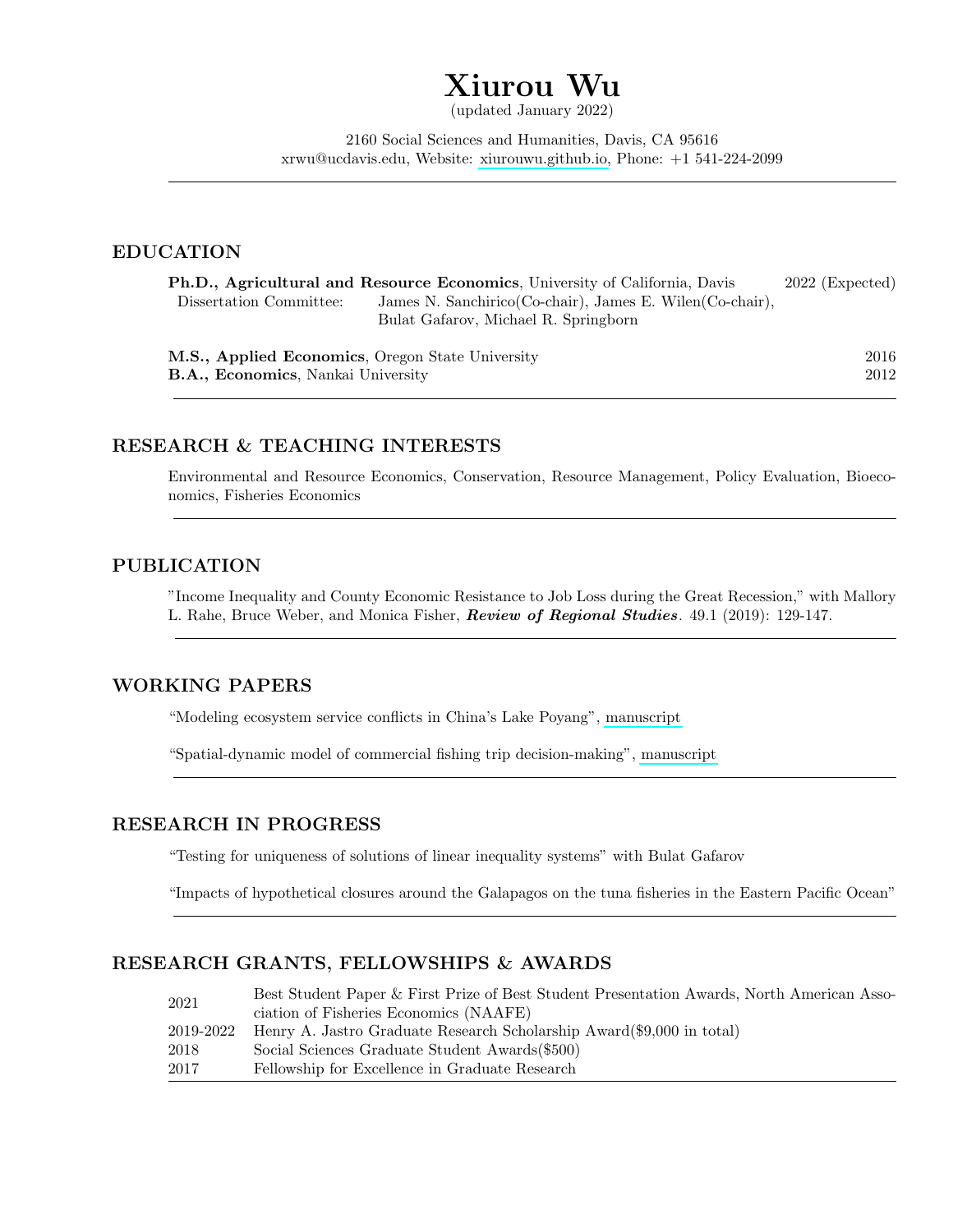#### RESEARCH EXPERIENCE

|                 | University of California, Davis                                                                                                                         |  |
|-----------------|---------------------------------------------------------------------------------------------------------------------------------------------------------|--|
| $2018$ -present | Graduate Student Researcher for James N. Sanchirico                                                                                                     |  |
|                 | • Used fine-scale data from Gulf of Mexico to analyze fishers' search and fishing location<br>choices under uncertainty                                 |  |
|                 | • Measure the impacts of hypothetical spatial closures in the Galapagos area on the purse<br>seine tuna fleet in the Eastern Pacific Ocean              |  |
| 2019            | Graduate Student Researcher for Bulat Gafarov                                                                                                           |  |
|                 | • Provided a necessary and sufficient condition for point identification of a parameter<br>defined by a system of linear moment inequalities.           |  |
| 2016-2017       | Graduate Student Researcher for C.-Y. Cynthia Lin Lawell                                                                                                |  |
|                 | • Used spatial analysis to analyze the impact of environmental policy, industry, and<br>agriculture on surface water quality and quantity in California |  |
|                 | • Collected data for flood, dam incidents, soil quality, and water consumption in CA                                                                    |  |

#### Cornell University TREESPEAR

2017-2018 Graduate Research Associate for C.-Y. Cynthia Lin Lawell

### TEACHING EXPERIENCE

Teaching Assistant (Teaching evaluations are available on [my website.](https://xiurouwu.github.io/teaching/))

| University of California, Davis, Agricultural and Resource Economics |                                                                          |  |  |
|----------------------------------------------------------------------|--------------------------------------------------------------------------|--|--|
|                                                                      | Winter 2022 Environmental Policy Evaluation (ESP 168B), James Sanchirico |  |  |
| Winter 2019                                                          | <i>Time Series Econometrics</i> (ARE 240C), Bulat Gafarov $(4.7/5)$      |  |  |
| 2017-2018                                                            | <i>Operations Research and Management Science</i> (ARE 155), Holly Liu   |  |  |

Winter 2017(4.7/5), Fall 2017(4.6/5), Winter 2018(4.7/5), Spring 2018(4.1/5)

#### Oregon State University, Applied Economics

2015 Natural Resource Economics and Policy(AREC 351), Joe Kerkvliet

# PRESENTATIONS

#### Modeling ecosystem service conflicts in China's Lake Poyang

- Sept 2021 22nd Biodiversity and Economics for Conservation Conference (BIOECON XXII)
- June 2021 World Conference on Natural Resource Modeling(WCNRM)
- June 2020 Association of Environmental and Resource Economists Summer Conference (AERE)
- 2019-2021 NatuRE Policy Lab, UC Davis

#### Spatial-dynamic model of commercial fishing trip decision-making

- Dec. 2021 Agricultural Economics and Rural Sociology, University of Idaho
- July 2021 Western Economic Association International Annual Conference (AERE@WEAI)
- June 2021 7th Canadian PhD and Early Career Workshop in Environmental and Resource Economics(CREEA workshop)
- June 2021 Association of Environmental and Resource Economists Summer Conference(AERE)
- May 2021 North American Association of Fisheries Economists(NAAFE) Best Student Presentation Awards Competition
- 2020,2021 NatuRE Policy Lab, UC Davis